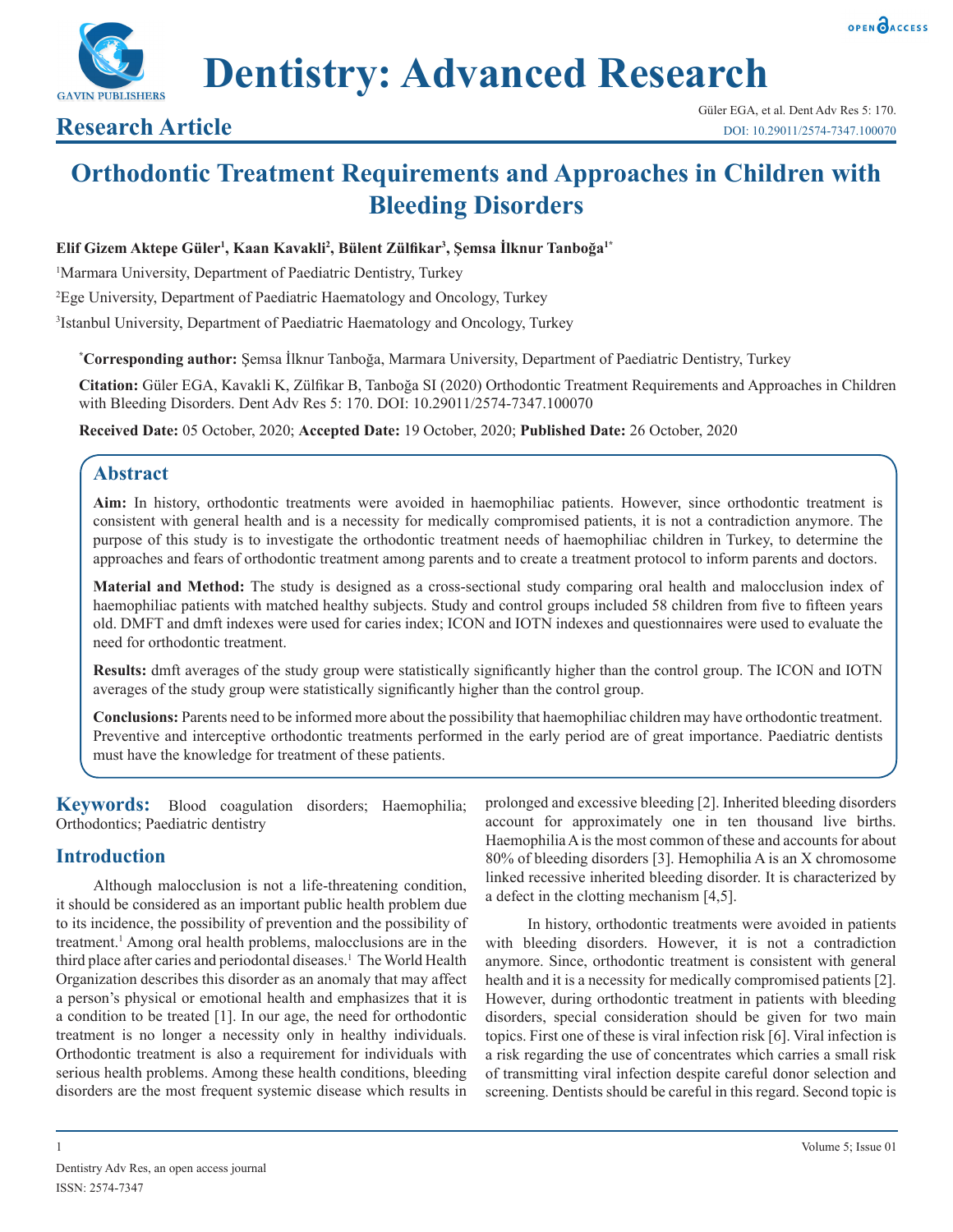bleeding risk [6]. Orthodontic treatment does not increase bleeding risk. Nevertheless, excellent oral hygiene is of great importance during orthodontic treatment. Because, it is desirable to avoid gingival bleeding before it occurs [6]. Moreover, fixed orthodontic appliances are preferable to removable appliances. Since, removable appliances can cause gingival irritation [6]. On the other hand, fixed orthodontic appliances may cause chronic irritation and bleeding. Thus, special care is required to avoid mucosal cuts when placing and removing archwires [6]. To avoid bleeding, archwires should be secured with elastomeric modules rather than wire ligatures, which carry the risk of cutting the mucosal surface [6]. During the orthodontic treatment in patients with bleeding disorders, the duration of orthodontic treatment should be kept to a minimum to reduce the potential for complications [7].

 Orthodontic treatment improves the physical appearance and self-confidence and it corrects the chewing function of the patients. Accordingly, it can be said that this treatment is more necessary for patients with systemic disease than healthy individuals [8]. The literature presents only one study about the frequency of malocclusion in hemophiliac patients. This study, evaluated the high school students of the hemophilia group with an average age of 16.6. There aren't any studies evaluating malocclusion frequency in children. In addition, there are no studies in the literature that assess the orthodontic treatment perspective, the anxieties and knowledge levels of parents of hemophilia children [9]. Due to the lack of concern with this issue, the aim of this study is to investigate the malocclusion and orthodontic treatment needs of hemophiliac children in Turkey, to evaluate the level of knowledge of the parents on this subject and finally to create a treatment protocol to inform parents and doctors.

#### **Material and Method**

This research is a multicentre study carried out with Marmara University; Department of Paediatric Dentistry, Istanbul University; Department of Paediatric Haematology and Oncology and Ege University; Department of Paediatric Haematology. The study is designed as a cross-sectional study comparing oral health and malocclusion index of hemophiliac patients with matched healthy subjects. Both study and control groups included 58 children from 5 to 15years old. The study group is selected from patients who were attended to haemophilia summer camps from all over the country which are organized by Haemophilia Society of Turkey and Haemophilia Federation of Turkey. Healthy children are randomly selected from the students of a primary and secondary school. The inclusion criteria are; the diagnosis of bleeding disorder, ages between 5 and 15 years old, non-presence of mental retardation, non-presence of any inconvenience that prevent communication, non-presence of another systemic problem. In order to understand the parents' point of view, subjective orthodontic treatment need was assessed with a questionnaire which is based on scientific literature. To evaluate the real orthodontic treatment, need oral cavities were examined and orthodontic treatment need indexes were used [10,11].

 We asked the question: 'Do you think your child has crowding at his/her teeth?' to both groups to assess their awareness about crowding at their children. Moreover, we asked 2 additional questions only to study group in order to evaluate the knowledge and attitude of the parents about orthodontic treatment of hemophiliac children which are 'Do you think hemophiliac children can have orthodontic treatment?', 'Do you think orthodontic treatment would affect your child's health negatively?'. To assess the orthodontic treatment needs of patients objectively ICON and IOTN indexes were used which are internationally validated. ICON is the abbreviation of the Orthodontic Index of Complexity, Outcome and Need, IOTN is the abbreviation of Index of Orthodontic Treatment Needs [10,12]. Other than malocclusion, we also examined the oral health and caries prevalence in deciduous and permanent dentition. For this reason, DMFT indexes are used which measures decayed, missing and filled teeth [4].

#### **Statistical Analysis**

The data was subjected to statistical analysis by using NCSS (Number Cruncher Statistical System). Statistical analyses were applied by independent t test, Kruskal Wallis test, Chi-Square test, Mann Whitney u test. The level of significance was smaller than 0.05.

#### **Results**

Brushing frequency, ICON, AC and dmft scores showed statistically significant difference between groups. Results are summarized in Tables 1-4. Brushing frequency, dmft index and the ICON-IOTN/AC averages are higher in the haemophilia group (Tables 1 and 2).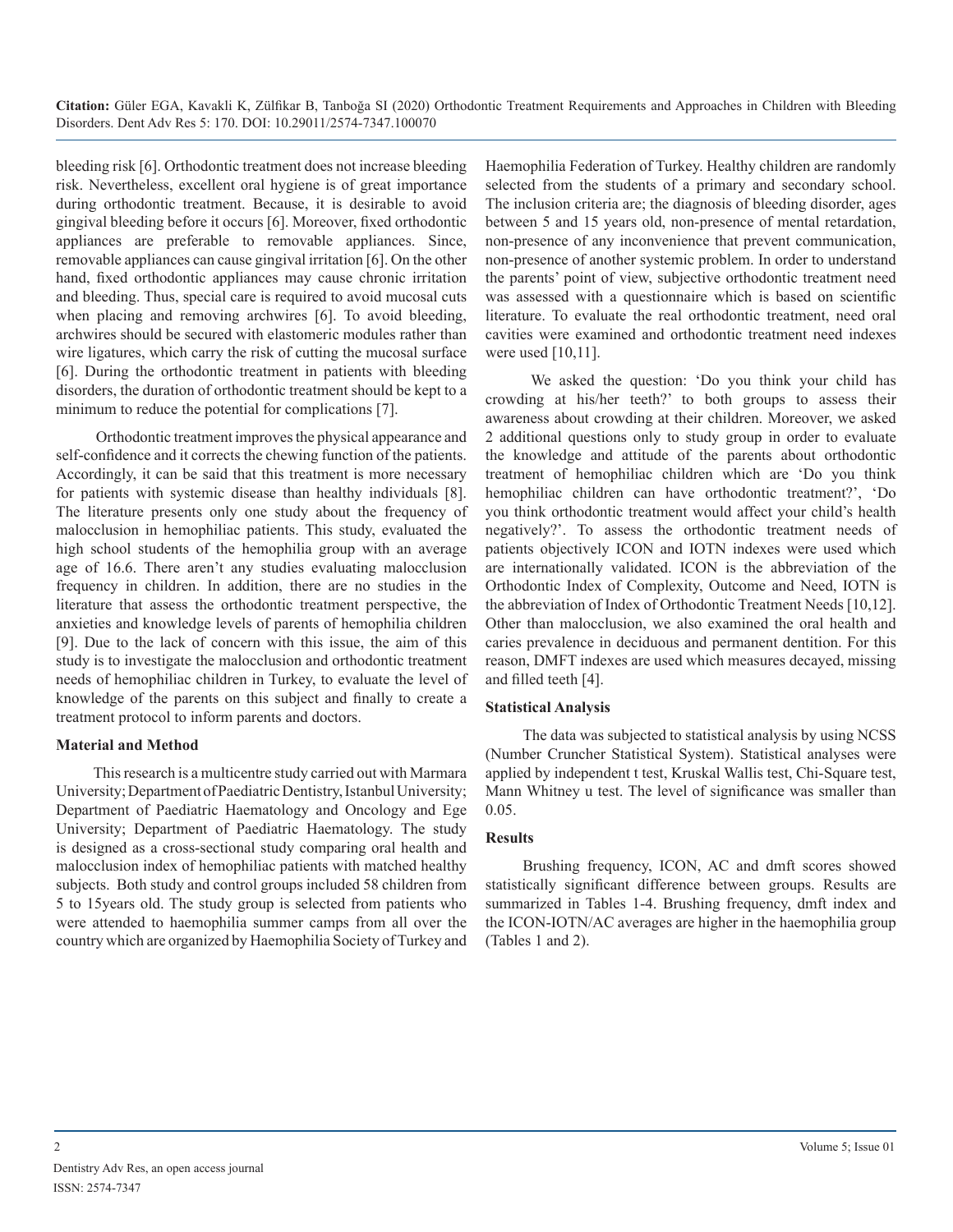|                                     | Group A (Haemophilia) n:58 |                 |          | Group B (Control) n:58 |        |          |  |
|-------------------------------------|----------------------------|-----------------|----------|------------------------|--------|----------|--|
| Age                                 |                            | $9.02 \pm 3.58$ |          | $9.26 \pm 0.79$        |        | $0.617+$ |  |
| <b>Brushing frequency</b>           | More than once daily       | 18              | 31.03%   | 13                     | 22.41% |          |  |
|                                     | Once daily                 | 24              | 41.38%   | 12                     | 20.69% | $0.002*$ |  |
|                                     | Few times in a week        | 14              | 24.14%   | 18                     | 31.03% |          |  |
|                                     | Less than once a month     |                 | $3.45\%$ | 15                     | 25.86% |          |  |
| Chi-square test, Independent t test |                            |                 |          |                        |        |          |  |

#### **Table 1:** Brushing frequency.

|                                         | Group A n:58      | Group B n:58     |          |  |  |
|-----------------------------------------|-------------------|------------------|----------|--|--|
| <b>ICON</b>                             | $41.28 \pm 16.99$ | $34.1 \pm 15.51$ | $0.019*$ |  |  |
| AC                                      | $4.33 \pm 1.72$   | $3.67 \pm 1.65$  | $0.038*$ |  |  |
| <b>DHC</b>                              | $2.88 \pm 1.22$   | $2.48 \pm 1.22$  | 0.082    |  |  |
| dmft                                    | $1.57 \pm 2.7$    | $0.45 \pm 1.29$  | $0.005*$ |  |  |
| <b>DMFT</b>                             | $1.28 \pm 2.13$   | $0.98 \pm 1.18$  | 0.362    |  |  |
| Independent t test, Mann Whitney U test |                   |                  |          |  |  |

**Table 2:** Evaluation of the index results.

|                                       |              | Group A (Haemophilia) n:58 |        | Group B (Control) n:58 |           |          |
|---------------------------------------|--------------|----------------------------|--------|------------------------|-----------|----------|
|                                       | No           | 22                         | 37.93% | 28                     | 48.28%    | $0.005*$ |
| Do you think your child has crowding/ | Yes          |                            | 18.97% | 21                     | 36,21%    |          |
| irregularity at his/her teeth?        | Maybe        | 22                         | 37.93% | b                      | $10.34\%$ |          |
|                                       | I don't know |                            | 5.17%  |                        | 5.17%     |          |
| Mann Whitney U test                   |              |                            |        |                        |           |          |

#### **Table 3:** Subjective Orthodontic Treatment Need.

| <b>Ouestionnaire</b>                                                            | <b>Answers</b> |    | $\frac{6}{9}$ |  |  |
|---------------------------------------------------------------------------------|----------------|----|---------------|--|--|
|                                                                                 | N <sub>0</sub> | 15 | 25.86         |  |  |
| Do you think haemophiliac children can have orthodontic treatment?              | Yes            | 16 | 27.59         |  |  |
|                                                                                 | I don't know   | 27 | 46.55         |  |  |
|                                                                                 | N <sub>0</sub> | 20 | 34.48         |  |  |
| Do you think orthodontic treatment would affect your child's health negatively? | Yes            | 16 | 27.59         |  |  |
|                                                                                 | I don't know   | 22 | 37.93         |  |  |
| Mann Whitney U test                                                             |                |    |               |  |  |

**Table 4:** Parents Knowledge about Orthodontic Treatment.

# **Discussion**

As we questioned brushing frequency, statistically significant difference was observed between two groups. It becomes clear that brushing frequency is higher in the hemophilia group (Table 1). Similar to the results in our study, the frequency of tooth brushing was found higher in the hemophilia group in studies conducted abroad. According to these studies, the oral health parameters in the hemophilia group are better than the oral health data of the control group [3,13,14]. Parents of children with hemophilia are more concerned about their child's dental health than the control group. The reason for this may be a fear of the dentist due to the child's general health. In other words, if the child's oral and dental health deteriorates, this will lead to a more difficult treatment process.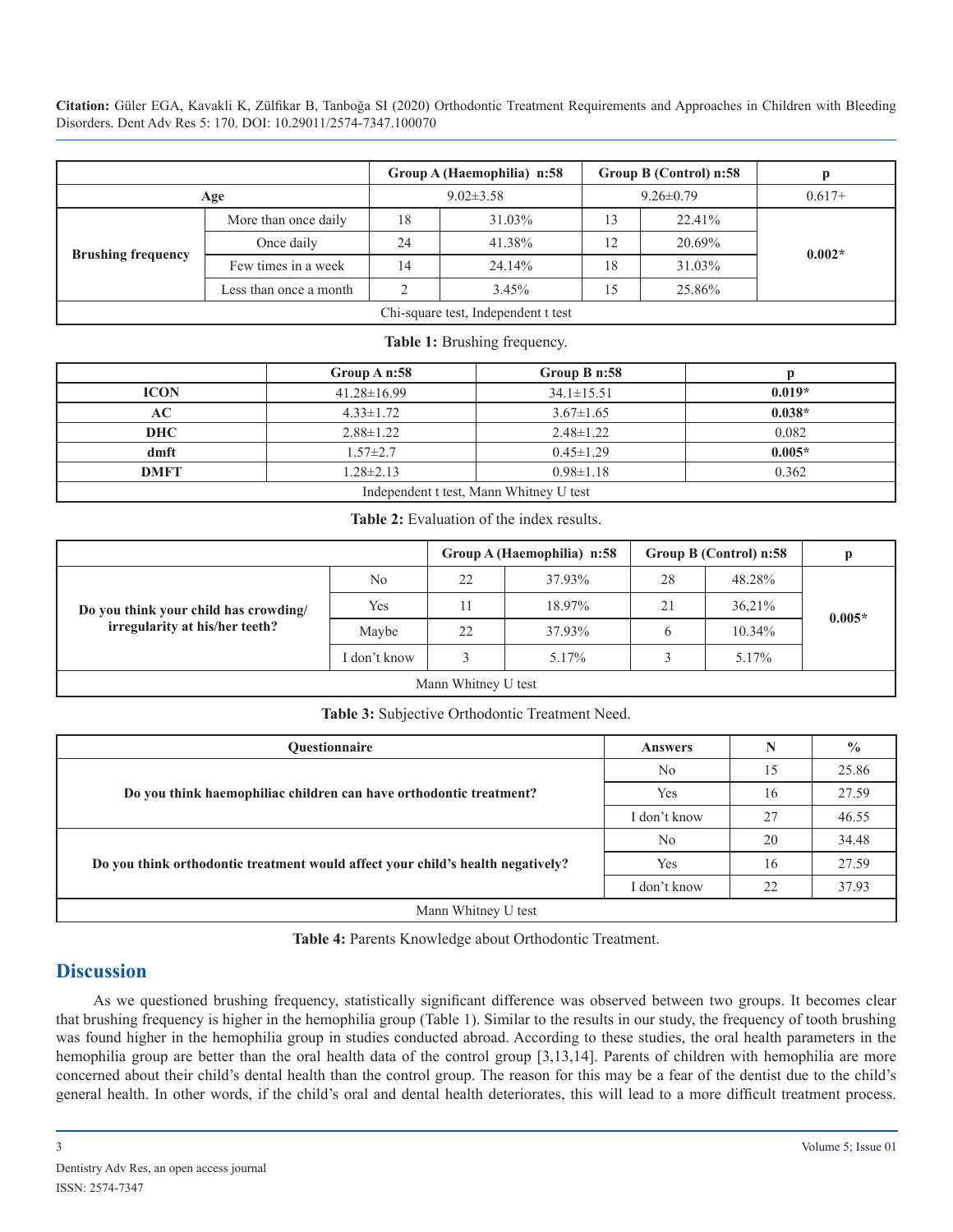For this reason, parents are given more attention to their children's oral hygiene than the control group. Contrary to these findings, Başkırt et al. [4] in their study of individuals in the 14-35 age range evaluated in patients with hemophilia in Turkey is lower than in healthy people and brushing frequency of tooth brushing habits have said could give preliminary information about oral health.

The ICON and IOTN/AC averages of the hemophilia group were found to be statistically significantly higher than the control group. This means that the need for orthodontic treatment is higher in children with hemophilia (Table 2). In the study in which Azhar et al. [9] evaluated 52 hemophilia patients with healthy control group in 2006, IOTN index was found higher in hemophilia patients compared to the control group. These findings support the results of our study. Azhar et al. (2006) argued that preventive and stopping orthodontic treatments are more important in these patients because of the higher need for orthodontic treatment in hemophilia patients. These findings are also compatible with other studies emphasizing that hemophilia patients are suitable for orthodontic treatment like other healthy individuals [15,16]. In addition, the authors were also able to learn about the underlying skeletal pattern, since more detailed investigations can be made with cephalometric analysis and radiographic examinations.

Although objective treatment need is higher in the study group, when the parents were asked whether their child has crowding teeth only almost 18.97% of the study group answered 'yes'. While 37.93% thinks they do not have crowding. The results have statistically significant difference between study and control groups (Table 3). When we asked 'Do you think hemophiliac children can have orthodontic treatment?' while almost 25.86% thinks that orthodontic treatment can not be done due to hemophilia, a little over 46.55% said they had no information on this issue. Almost 27.59% thinks hemophiliac children can have orthodontic treatment. In addition to this we assessed "Do you think orthodontic treatment would affect your child's health negatively?" question. The majority of the parents are not educated enough in this matter as 37.93% replied they do not know, while %34.48 think it would (Table 3).

Although hemophiliac children have more regular brushing habits than the healthy children, the decidious dmft index, is found higher in study group. There was no statistically significant difference between permanent dentition DMFT averages. For this reason, it is important to inform the family early and to initiate preventive treatment especially in young children at an earlier age (Table 2). In our study, a relationship was established between higher need for orthodontic treatment and higher dmft index in hemophilia children. During the primary dentition period, dmft index was found to be significantly higher in children with hemophilia. Primary teeth occupy mesiodistal space for permanent teeth. Consequently, loss of mesiodistal dislocation caused by decay, filling and missing in the primary teeth may

cause malocclusion in permanent dentition. Therefore, ICON and IOTN index, which indicate the need for orthodontic treatment in children with hemophilia, may be higher. This clearly shows how important preventive orthodontic treatments are in children with hemophilia. The child dentist should be conscious about this and have the knowledge to feel sufficient to interfere with the hemophilia patient.

# **Conclusion**

The first important point of the study is parents need to be informed more about the possibility that haemophiliac children can have orthodontic treatment. Orthodontic treatment does not pose a risk for the health of these children, on the contrary, it affects the general health of the child more positively. Secondly, early diagnosis of developing malocclusion can reduce complex orthodontic problems. Therefore, preventive and interceptive orthodontic treatments performed in the early period are of great importance for these patients. Pediatric dentists and orthodontists should be educated in this matter. Finally, it is possible for Hemophilias patients to have orthodontic treatment including orthognathic surgery by consulting with a hematologist.

# **References**

- 1. Organization WH (1997) World Health Organization Oral Health Surveys–Basic Methods. Geneva: World Health Organization.
- 2. Agarwal L, Gupta A, Kulshrestha R (2016) Bleeding Disorders in Orthodontics and Their Management - A Review. Research & Reviews: Journal of Dental Sciences 4: 114-117.
- 3. Boyd D, Kinirons M (1997) Dental caries experience of children with haemophilia in Northern Ireland. International journal of paediatric dentistry 7: 149-153.
- 4. Baskirt EA, Albayrak H, Ak G, et al. (2009) Dental and periodontal health in children with hemophilia. The Journal of Coagulation Disorders 1: 1.
- 5. Hitchings EJ (2011) The oral health of individuals with haemophilia: a review of the literature. New Zealand Dental Journal 107: 4-11.
- 6. Burden D, Mullally B, Sandler J (2001) Orthodontic treatment of patients with medical disorders. The European Journal of Orthodontics 23: 363-372.
- 7. Van Venrooy JR, Proffit WR (1985) Orthodontic care for medically compromised patients: possibilities and limitations. Journal of the American Dental Association 111: 262-266.
- 8. Mostafavi SMS, Moeini S, Moeini M, Rezaei N (2013) Orthodontic treatment considerations in hemophilic patients. Journal of Orthodontic Research 1: 95.
- 9. Azhar S, Yazdanie N, Muhammad N (2006) Periodontal status and IOTN interventions among young hemophiliacs. Haemophilia 12: 401- 404.
- 10. Mandall N, McCord J, Blinkhorn A, Worthington H, O'Brien K (2000) Perceived aesthetic impact of malocclusion and oral self-perceptions in 14-15-year-old Asian and Caucasian children in greater Manchester. The European Journal of Orthodontics 22: 175-183.